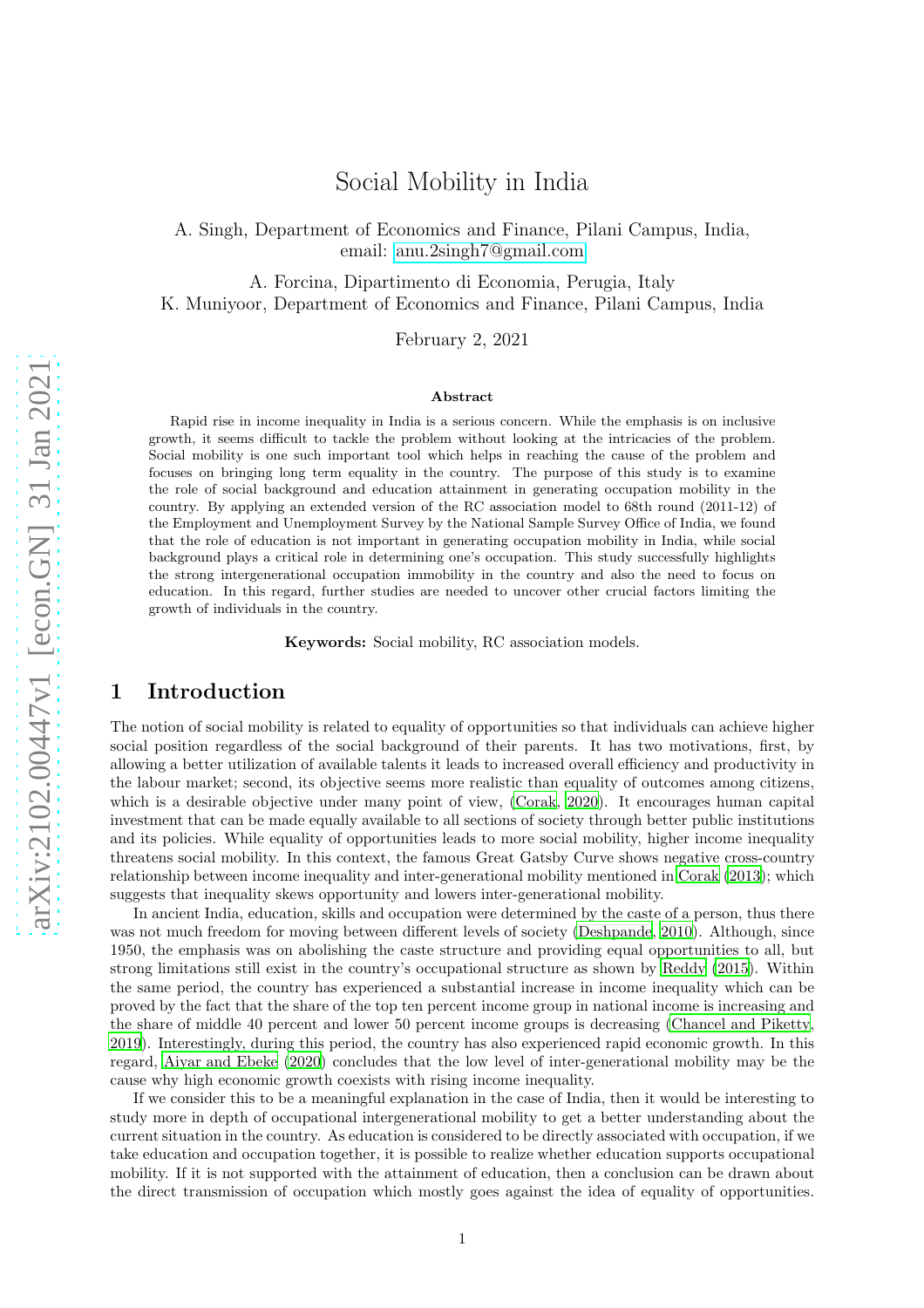Thus, social mobility in this study includes measurement of occupational inter-generational mobility as in [Erikson and Goldthorpe \(2002](#page-9-5)) and social background is measured by the occupation of the individual's parent.

In this regard, the present paper attempts to examine the three principal research questions in the area of social mobility which are: (i) Do mostly sons of fathers with high level of occupation get higher education? (ii) Do mostly sons with higher education enter a higher level of occupation? (iii) on the whole, how strong is the association between the occupation of fathers and sons ? The purpose of this paper is to look at the current occupational immobility by associating it with educational attainment and social background. So, this investigation is based on the assumption that occupational mobility depends on educational attainment and social background. We use 68th round of NSSO data for our study which has been extensively used to study intergenerational mobility. By using an extended version of the Row-Column (RC) association models, which has never been applied before within the mobility field, we expect to complement the existing literature.

We find that the association of an individual's social background with his education is moderate, while this relationship is quite strong with occupation. This is because, according to our results, education does not seems to play a huge role in deciding one's occupation in India. These findings are consistent with existing literature and it emphasizes the lack of quality education in the country. The rest of the paper is organized as follows: section 2 reviews the existing literature on inter-generational education and occupational mobility, section 3 deals with description of the data and socio-economic characteristics of the working sample, section 4 discusses association method and section 5 presents results and its analysis followed by the discussion and conclusions in section 6.

# 2 Studies on inter-generational occupation mobility and education attainment

The first area of study relevant for this paper is human capital theory which was developed by Becker and Mincer and focuses on parents' decision to invest in children's education and its impact on their income and occupation levels [Becker and Tomes \(1979](#page-9-6)). Parents investing on the education of their children may be seen as a way to affect the occupation they may obtain by investing to provide them with better skills and knowledge.

Status attainment theory focuses on additional factors, above and beyond the level of schooling, by which parents transfer, by family interactions, life styles and other advantages to their children that persist throughout life, including prospective adult wage advantages [\(Haveman and Wolfe](#page-10-1), [1995\)](#page-10-1). It may work by direct transfer of benefits from parents to their children if, for example, the son of a father with a better profession may get the same occupation due to family ties.

Next, Weber's concept of social closure discusses how "social collectives seek to achieve maximum rewards by limiting access to resources and opportunities to a limited circle of eligible" [\(Parkin, 1979\)](#page-10-2). For example, in order to get admission in good universities, if a person needs certain qualities, which are generally available among children from affluent backgrounds, then it will prove to be an obstacle for children with less fortunate background to get admission in such universities [\(Fishkin](#page-9-7), [2012\)](#page-9-7).

Concerning empirical studies, we now review some applications with reference to the situation in India. Using National Election Study (NES) data of 1996, [Kumar et al. \(2002\)](#page-10-3) described occupation mobility in terms of origin and destination. They found that 90 percent of the people in farming came from farming background which may be due to transfer of land from father to his son. Salary class (which usually consists of white collar and skilled occupations), apparently reach their position starting from fathers of diverse backgrounds. Also, 68 percent individuals from unskilled background remain unskilled.

Along the same line, [Motiram and Singh \(2012\)](#page-10-4) using the first round of India Human Development Survey of India (IHDS-1), showed that mostly the sons of unskilled and low paid fathers remain in the same occupation. Another study on education and occupation inter-generational mobility using National Sample Survey Office (NSSO) rounds from 1983 to 2005 has shown convergence in rates of conditional probabilities of education mobility among non SC/STs and SC/STs caste groups [\(Hnatkovska et al.,](#page-10-5) [2013\)](#page-10-5), which suggests that differences in rates of mobility between these two groups have reduced, however, when it comes to occupational mobility, stagnation still exists which is due to factors other than caste. The Scheduled Castes (SCs) and Scheduled Tribes (STs) are among the most disadvantaged socio-economic groups in India. [Hnatkovska et al. \(2013\)](#page-10-5) used median wages to classify occupations, and EUS data usually has many missing values in wages and incomes, mainly for self-employed farmers whose proportion is large in rural India. Next, they kept grandfather and father in the same generation and the child and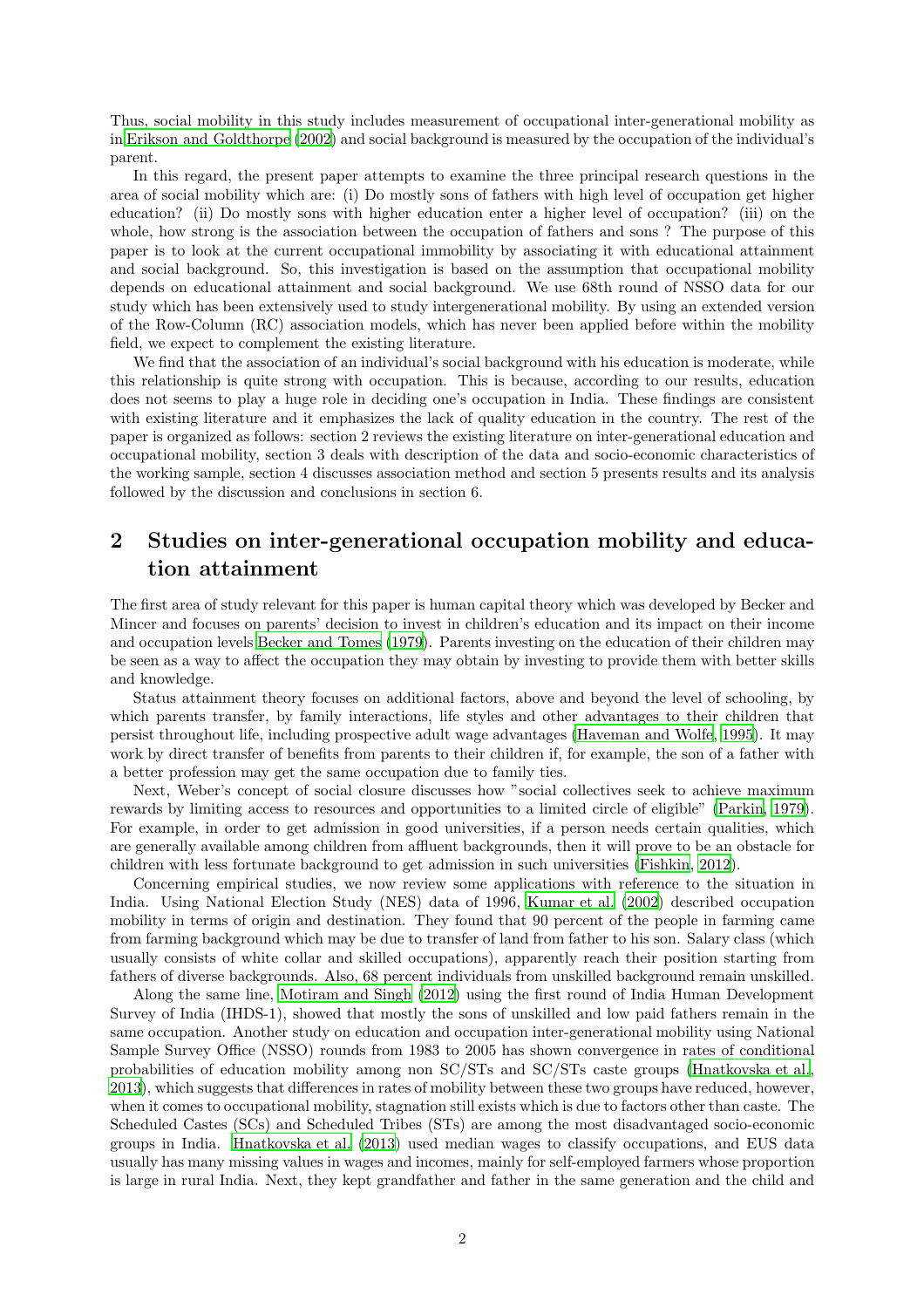the grand child together in the next generation which is usually not appropriate when we want to explore the mobility between adjacent generations. Further, they used regression and transition matrices to measure the education and occupation mobility. The probit regression, on the one hand, does not take into account the distance between the occupations of the father and son and only observes whether the son leaves the father occupation and the transition matrix only shows the distribution pattern.

[Reddy \(2015](#page-10-0)) measures changes in the occupational mobility using the same data up to the year 2011-12. In this, the author suggested, there exists less occupational inter-generational mobility in India, especially among the Scheduled Castes (SCs) and Scheduled Tribes (STs). We note that the method used in the above study is complex, involving few steps that can be avoided if using log linear or related interactions which are not affected by changes in the marginal distributions. It is useful to mention that the interaction parameters in the RC model are not affected by the marginal distribution, so there is no need of standardizing the mobility tables required to have the same occupational distributions as in [Reddy \(2015](#page-10-0)).

With regard to education mobility, [Kishan et al. \(2018\)](#page-10-6), by looking at the correlation between father and sons' years of schooling, suggest education mobility. On the same line, [Ray and Majumder \(2010\)](#page-10-7), using the 1993 and 2004 NSSO rounds, suggested less mobility for both occupation and education, with occupational mobility being less than education mobility. Next, [Azam and Bhatt \(2015\)](#page-9-8), using the first round of the IHDS data, estimated average inter-generational correlation for India at 0.523 which is higher than the average global correlation of 0.420. Also, they suggested strong association between expenditure on education with the estimated inter-generational mobility in education attainment.

[Mueller \(2000\)](#page-10-8) compared association between occupation and education mobility between the United States and Germany using the International Social Survey of Program (ISSP) 1987 for Germany and General Social Survey 1994 for the US. The author finds that social origin have a strong ties with education attainment which is associated with later access to occupation opportunities. For instance, higher education has strong ties with white-collar occupations. In comparison, Germany has been shown to have more mobility than the United States. [Meyer et al. \(1979\)](#page-10-9), compared occupation and education mobility between Polish men and American men using regression analysis on the 1972 and 1976 survey data sets. They also suggested that the type of school determines occupational attainment. Further, [Carnevale et al. \(2011\)](#page-9-9) used the American Community Survey 2007-09 to predict higher education opens up access to higher paid jobs through the use of synthetic estimates of work life earnings. Finally, we were unable to find much studies on the association of education with occupation mobility in the Indian context. In addition, the use of RC models has been more recent in this area through the use of mobility tables, which we expect will strengthen the existing literature.

## 3 Description of the data

The data used in this paper come from the 68th round (2011-12) of the Employment and Unemployment Survey (EUS) conducted by the National Sample Survey Office (NSSO) of India. The EUS provides primary source of data for various indicators of labour force at state and national level. It follows a stratified multi-stage sample design and includes a sample of around 100,000 households covering almost all geographical regions of the country. It is the largest data gathering information on almost every social and economic aspect at the individual and household level since 1983 in India. It contains information about education in 13 broad categories ranging from not literate to graduate and above and occupation levels are classified according to the national classification of occupations (NCO-2004) fourdigit occupation codes. The basis of divisions in the occupational structure is based on the skills required to perform the functions and duties of an occupation.

Initially we arranged the education categories into six groups: not literate, without formal schooling, primary, secondary, higher secondary or diploma certificate and graduate and above that ranged from 1 to 6, respectively. However, because the proportion of sons in the second category of education is less than 0.2 percent in our sample, we decided to merge categories 1 and 2, thus, in the analysis, education is taken as having 5 categories. We categorized occupation codes into four categories as unskilled, farming, skilled/semi-skilled and white collar respectively by following the NCO single-digit occupation codes [of Labour and Employment \(2004\)](#page-10-10) and [Reddy \(2015\)](#page-10-0) occupational structure. It is worth noting that there is no uniformity in selecting the framework of occupational structure as literature exists with different structural frameworks by different authors in the context of the same country. Here, the unskilled occupation includes labours from agriculture and fisheries, mining and construction activities. The farming business includes market oriented skilled and subsistence agriculture and fishery workers. Skilled and semi-skilled occupations include office clerks, service workers, sales workers, craft-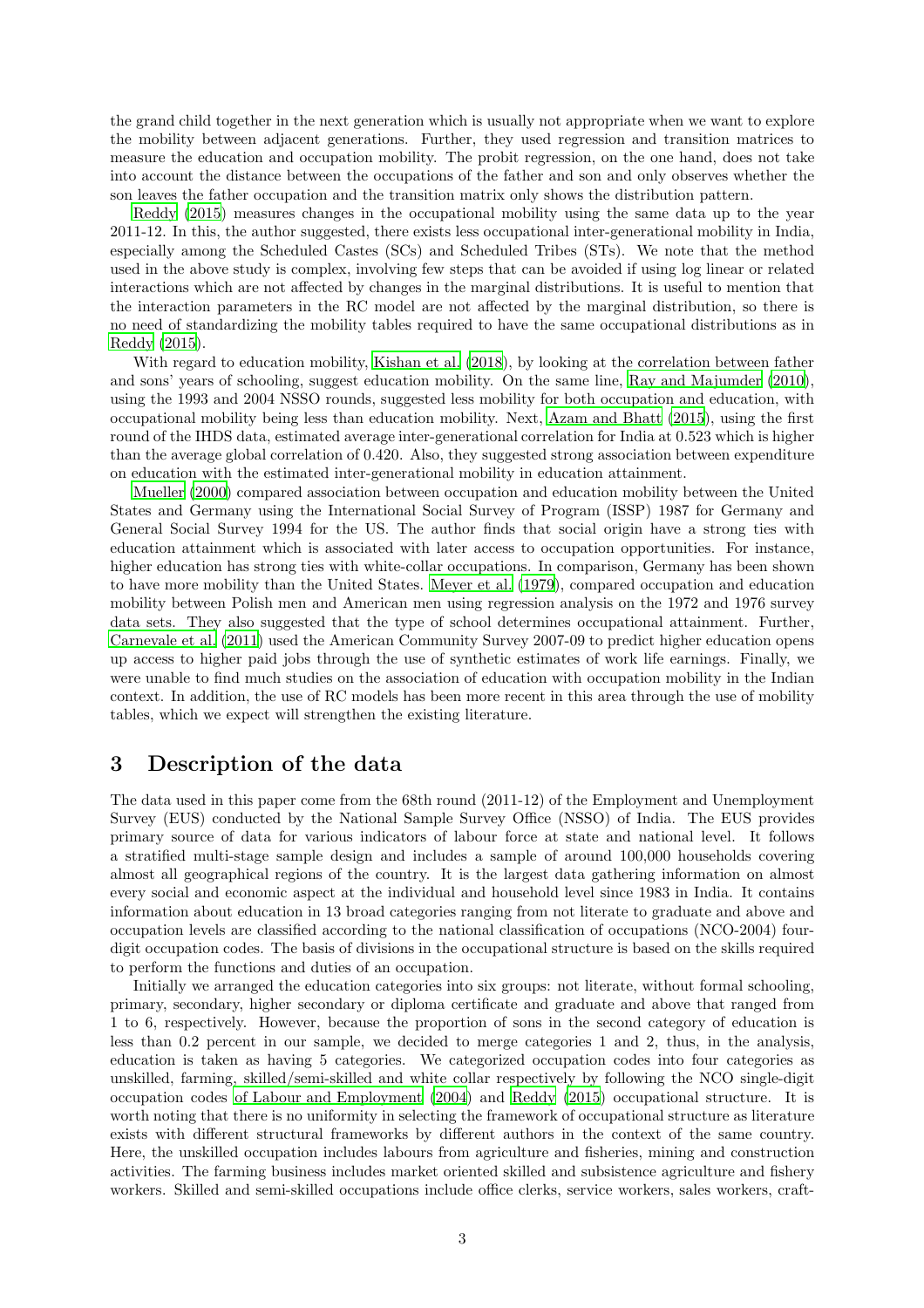related trades workers, plant and machine operators, and assemblers. White collar occupations include legislators, managers, professionals.

The NSSO data does not contain information about parents if the person is living separately from his family. Therefore, in order to do study on inter-generational mobility, we selected only those households where the working person and his father are living together. Also, we concentrate on male subjects because married women in India live with their husbands or father-in-law and the survey does not provide information on their parents. Thus, the criteria for selecting the working sample were households where the son's age was between 16 and 45 and both father and son were not currently enrolled in any educational institution and informed about their education and occupation. The above criteria for sample selection provides a sample of working father and son from which we removed cases where the required information was missing. This procedure lead to a sample of 27771 households which is our 'working sample'. In case a father was living with more than one working age son, we selected only the eldest son to ensure that we are obtaining the record of a father and a son in our working sample.

To check whether the selection leading to our working sample is unbiased, we compared the socioeconomic characteristics of co-resident sons with sons who are living separately from their fathers. In practice, non co-resident sons correspond to households with only one adult male who is of working age. We found 48390 non-co-resident households in our sample.

|                    | co-resident |       |      | Living on their own |          |       |      |
|--------------------|-------------|-------|------|---------------------|----------|-------|------|
| Variable           | Obs         | Mean  | SD.  |                     | Obs      | Mean  | SD   |
| Age                | 27771       | 25.91 | 6.12 |                     | 48390    | 35.83 | 6.54 |
| % of Rural Pop.    | $\cdots$    | 69.72 |      | $\cdots$            | 57.87    |       |      |
| $%$ of SC/ST       |             | 27.24 |      | $\cdots$            | 35.83    | 6.54  |      |
| Years of Education | $\cdots$    | 9.94  | 3.41 |                     | $\cdots$ | 8.84  | 4.46 |
| Log MPCE           | $\cdots$    | 7.14  | 0.54 |                     | .        | 7.26  | 0.59 |

Table 1: Summary statistics for sons who are co-resident or are living on their own

Table 2: Occupational distribution of sons by living arrangement

| Description      | Score |       | Co-resid. On their own |
|------------------|-------|-------|------------------------|
| Unskilled $(U)$  |       | 17.27 | 17.55                  |
| Farming $(F)$    |       | 29.82 | 16.66                  |
| Skilled/Semi (S) | 3     | 36.19 | 43.35                  |
| White collar (W) |       | 16.73 | 22.44                  |

Table 3: Educational attainment of sons by living arrangement

| Description                   | Score          | Co-resid. | On their own |
|-------------------------------|----------------|-----------|--------------|
| Without Schooling (N)         |                | 6.86      | 16.80        |
| Primary $(P)$                 |                | 19.08     | 22.38        |
| Secondary $(S)$               | 3              | 43.86     | 34.87        |
| $HSC/Diploma/Certificate$ (H) | $\overline{4}$ | 16.81     | 11.91        |
| Graduation and above $(G)$    |                | 13.39     | 14.04        |

In addition we compared the frequency distributions relative to occupation of co-resident sons and non-co-resident sons. From table 1 we can see that except for some difference in the age between both the groups; years of education and log of monthly per capita expenditure (MPCE) is not significantly different. If we look at the distribution of occupation of co-resident sons and non-co-resident sons in Table 2, while the proportion of unskilled workers is similar between the two groups, farming occupation is more prevalent among co-residents. And skilled/semi and white collar occupations are more prevalent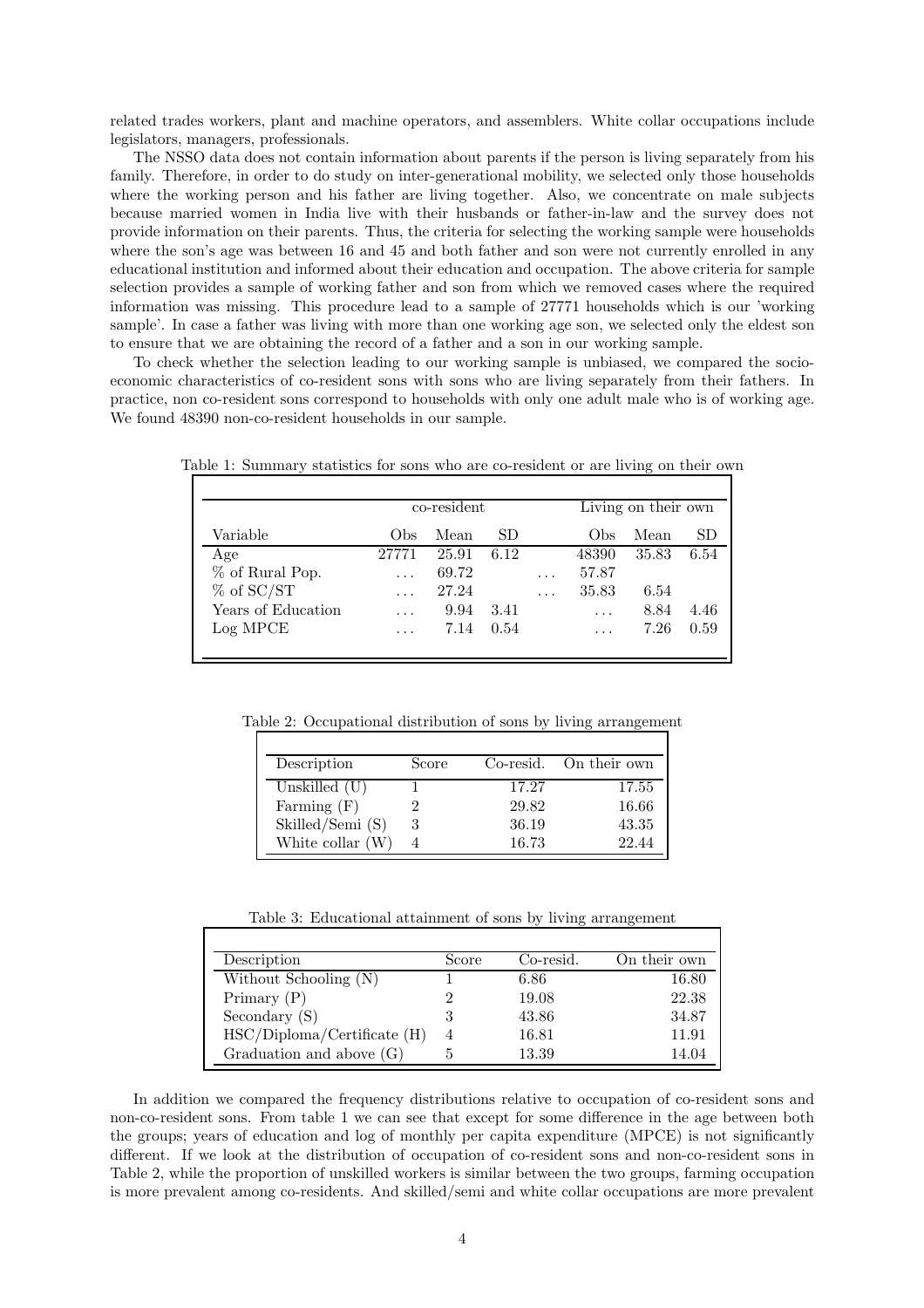among individuals living separately from their parents. This is due to the fact that a large proportion of co-resident families exist in rural areas and hence the proportion of co-resident sons engaged in agriculture is higher than that of individuals living on their own. If we compare the education levels of co-resident sons with sons living on their own, then we then find that the proportion of sons up to primary level education is higher in the case of sons living separately, while co-resident sons have more persons with higher secondary and equivalent education. However, this gap was bridged between the two groups by individuals with the same level of graduate and above education. Thus, we believe that our working sample involving only co-resident households is representative and comparable, at least for the purpose of this study.

Descriptive statistics of our working sample show that the mean age of sons is 26 and father is 55. There are 6.86 percent sons without education while the father's generation comprises 33.66 percent people without education. The sons' generation consists of 43.86 percent of the people with secondary education, while people with graduate and above education is only 13.39 percent. However, it is better than the percentage of graduates and above in the fathers' generation, which is only 5.49 percent. Therefore, it is possible to say that the level of education has increased in the generation of sons, which is proved by the education of 9.93 average years in the sons' generation, where earlier it was only 6.42 average years in the father's generation. If we look at the level of occupation, then, the sons' generation is governed by skilled and semi-skilled occupations, which is 36 per cent and only 16.73 per cent white collar occupation. While, father's generation comprises mostly of farming occupation which is 39 percent and interestingly, no change has been recorded in the proportion of white collar occupation which is 17 percent in father's generation also.

## 4 Statistical methods and social mobility

Statistical methods suitable for the analysis of social mobility depend both on the nature of the data and on the purpose of the analysis. For instance, when, like in [Mazumder](#page-10-11) [\(2016\)](#page-10-11), one has income data at the individual level for the father and the son, methods based on linear regression on incomes or on the corresponding ranks may be used, depending on whether one believes that the relation is approximately linear or not. Instead, when, like in our case, data are in the form of contingency tables, methods based on interactions are more suitable. Another important distinction is whether one aims to summarize the overall degree of association by a single number like in [Altham and Ferrie \(2007\)](#page-9-10) or to undertake a more analytical investigation, looking at several measures of association at the same time.

There is substantial agreement in the literature that the set of log-linear interactions computed on a contingency table provide one of the best assessment of the strength and the direction of association between the row and column variable. Clearly, stronger association means that the social class of the son may be more easily predicted from that of the father, thus, stronger association is equivalent to smaller chances of social mobility. An important property of interaction parameters is that they are not affected by the structure of marginal distribution. This is related to the algorithm described in [Altham and Ferrie](#page-9-10) [\(2007\)](#page-9-10) which allows to transform a given contingency table into another having the same set of interactions and arbitrary marginal distributions. This may be important in the light of separating structural from relative or circulation mobility as discussed, for instance by [Hauser and Grusky \(1988](#page-10-12)) and [Sobel et al.](#page-10-13) [\(1985\)](#page-10-13).

It is well known that in an  $r \times c$  contingency table, we can compute  $(r-1)(c-1)$  non redundant loglinear interactions measuring the degree of immobility within different subsections of the table. There are, essentially, two different strategies to deal with such a multitude of measure: (i) to compute a unique summary measure by some appropriate average as in [Altham and Ferrie \(2007](#page-9-10)), an approach applied, for instance, in [Reddy \(2015\)](#page-10-0), or (ii) try to fit some restricted model depending on a smaller number of parameters, a route followed in this paper where RC association models are applied. RC association models were introduced by [Goodman \(1981\)](#page-10-14) to simplify the association structure without loosing important information. These models have been used for the analysis of social mobility by, for instance, [Xie \(1992\)](#page-10-15) and [Mueller \(2000\)](#page-10-8). An RC(1) association model has just one coefficient of intrinsic association: higher values of this coefficient indicate stronger association and thus lower mobility. In addition, the estimated model provides a set of row and column scores from which we can measure the relative distance between categories: if two categories are close to each other, the corresponding conditional distributions are very similar.

Various extensions of log-linear interactions have been studied in order to capture more specific features of association; they are essentially based on assigning a logit of type L (local), G (global) or C (continuation) to the row and the column variables. A wide collection of interaction parameters ob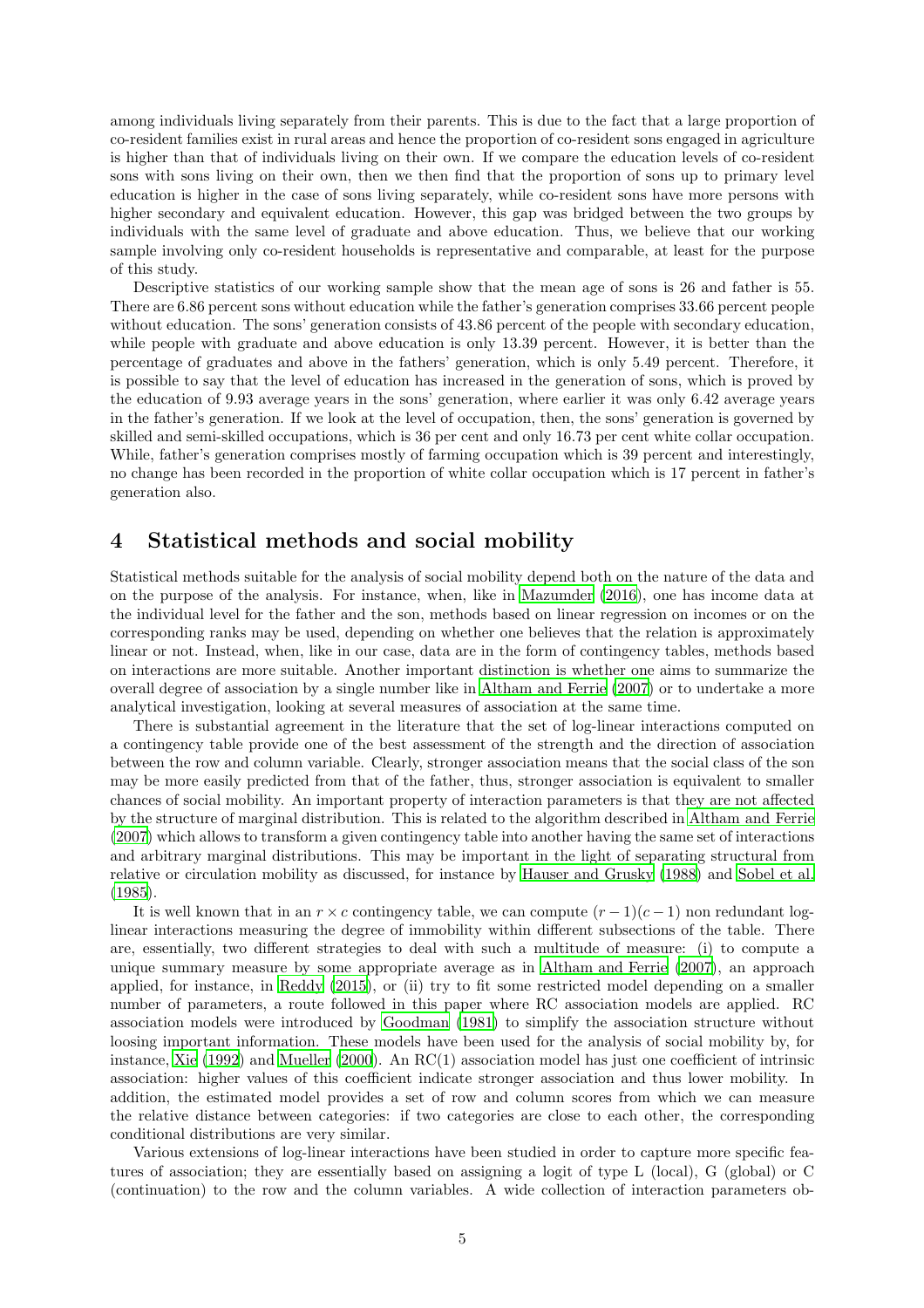tained by combining different row and column logit types are studied in [Douglas et al. \(1990\)](#page-9-11) in the context of positive association, a notion closely related to social mobility when father and son social class may be ordered from lowest to highest, in that case, stronger positive association means lower mobility. [Douglas et al. \(1990\)](#page-9-11) also provide a graphical interpretation of the different interaction parameters. RC association models may be used to extract the most relevant features of the association structure in a social mobility table when interactions are defined by combining row and column logit types, see for instance [Bartolucci and Forcina \(2002\)](#page-9-12). One further extension, introduced by [Kateri and Papaioannou](#page-10-16) [\(1994\)](#page-10-16), has allowed to combine traditional RC association models, Correspondence analysis and a whole collection of other models into a unified class of RC association models depending on a scaling factor.

The statistical methods used in this paper are based on the even larger class of RC association models of [Forcina and Kateri \(2020\)](#page-9-13) which allow the user to choose both the type of interaction parameters as in [Douglas et al. \(1990\)](#page-9-11) and the scaling factor as in [Kateri and Papaioannou \(1994](#page-10-16)). The advantage of this approach is that we may easily explore a large range of different models and select the one that is as simple as possible and fits the data best. The strategy used in this paper is to search for the smallest K such that an  $RC(K)$  model fits the data sufficiently well. For the three tables analysed in this paper, no satisfactory model with  $K = 1$  seemed to be adequate; on the other hand, it was possible to find an  $RC(2)$  model which fits the data very accurately. While the deviance is uniquely defined, computations of the coefficients of intrinsic associations and the rows and columns scores depend on row and column weights; we adopted the usual strategy (see [Kateri, 2014,](#page-10-17) Chap. 6) based on uniform weights.

The strength of immobility in an RC(2) model depends on two coefficients of intrinsic association, where higher association means more immobility. To give an idea of the degree of immobility implied by a given pair of coefficients, below we compare several hypothetical version of the association between father occupation and son education. More precisely, we consider the joint frequencies that we had got if, keeping the rows and columns score fixed to the vales estimated by the best model, the pair of coefficients of intrinsic association, relative to the values estimated in the best fitted model were: a - the same, b both divided by two, c - both multiplied by 2.5.

|              | Son Education |      |      |      |      |  |  |
|--------------|---------------|------|------|------|------|--|--|
| Father       | N             | Ρ    | S    | Ħ    | G    |  |  |
| U, a         | 525           | 1221 | 1711 | 304  | 103  |  |  |
| U, b         | 381           | 898  | 1639 | 550  | 396  |  |  |
| U, c         | 1325          | 1690 | 756  | 77   | 16   |  |  |
| W, a         | 134           | 499  | 1691 | 1073 | 1377 |  |  |
| W, b         | 207           | 707  | 2108 | 943  | 809  |  |  |
| $\mathbf{c}$ |               | 13   | 1047 | 1609 | 2106 |  |  |

Table 4: Theoretical joint frequencies for the education of sons of fathers in U and W in three hypothetical scenarios

## 5 Social mobility in India

#### 5.1 Father occupation and son education

We now study the joint distribution of father's occupation and son's educational attainment in India. This will help us understand to what extent educational attainments of the son depends on his father's occupation in the sense that father with a better occupation have better chances to invest more in the education of their sons.

Table 5: Observed joint distribution of households by father occupation and son education

<span id="page-5-0"></span>

|             | Son Education |     |                |           |                  |  |
|-------------|---------------|-----|----------------|-----------|------------------|--|
| Father Occ. | N             | P   | S.             | H         | $\mathfrak{c}$ : |  |
| H           | 526           |     | 1222 1707 307  |           | 102              |  |
| F           | 731           |     | 1911 5046 1916 |           | 1224             |  |
| S           | 512           |     | 1664 3742 1370 |           | - 1017           |  |
|             | 135           | 501 | 1686 -         | 1076 1376 |                  |  |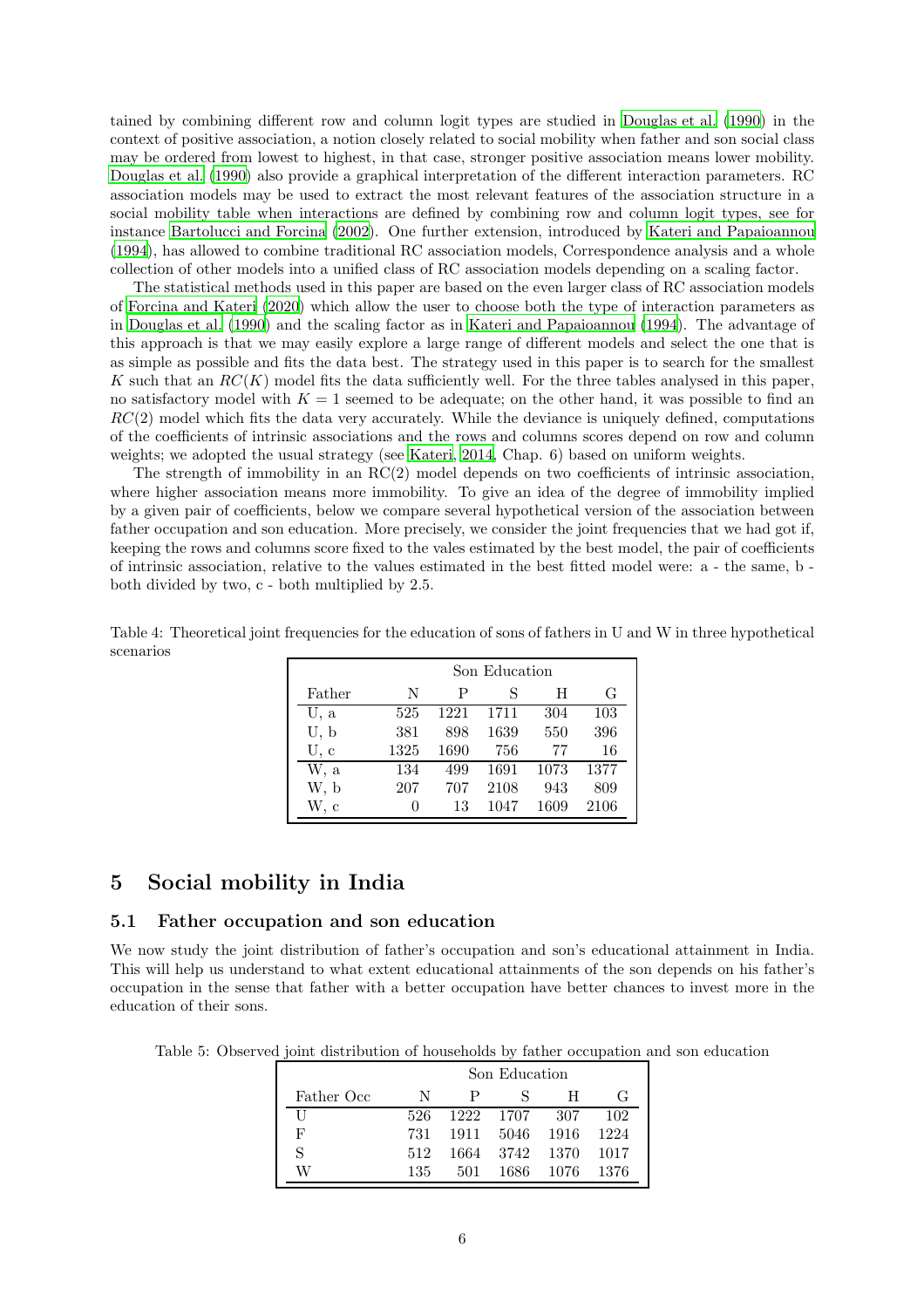At first, a collection of extended RC(1) models as in [Forcina and Kateri \(2020](#page-9-13)) were fitted by setting logit type for occupation to L because its categories are not necessarily ordered and L, G and C for education, for a range of values of the  $\lambda$  parameter; the best of these models had deviance of about 28 on 6 degrees of freedom, which is significant. Thus, we moved to RC(2) models: the best fit was obtained by setting logits to L for occupation and G for education with  $\lambda = 0.22$ . This model has a deviance of 0.14 on 2 degrees of freedom. The coefficients of intrinsic association are equal to 0.99 and 0.02 respectively. The row and column scores are plotted in Figure [1](#page-6-0)



<span id="page-6-0"></span>Figure 1: Plot of row (squares) and column (diamonds) scores for the data in Table [5](#page-5-0) .

It is interesting to note that on the horizontal axis, which corresponds to the largest coefficient, education categories are ordered and almost equally spaced; the same is true for occupation, but F and S are very close to each other on the horizontal axis. Note, also that the pairs (U,N) and (W,G) are both close suggesting that the sons of unskilled workers are the most likely to achieve no formal education while those of white collars are the most likely to get a G+ degree. However, from the frequency distribution in table 5, we see that about 75% of the sons of unskilled father get primary or secondary education. Probably, this is the result of schemes like Sarva Shiksha Abhiyan (SSA), Mid-Day Meal Scheme, Right to Education (RTE) Act which have helped children from poor backgrounds get enrolment up to secondary level. On the horizontal axis S (education) is very close to both F and S, indicating that a large proportion of sons of farmers or skilled-semi skilled workers get secondary education. On the whole, considering also the coefficients of intrinsic association, we may say that the effect of father occupation on son education is active but to a moderate degree, allowing for a reasonable amount of mobility. However, much remains to be done to enable and cover such students in the workforce.

#### 5.2 Son education and son occupation

The purpose of the following analysis is to determine how much the the efforts spent in getting a better education improve the chances of getting a better job, in other words we examine the role of education in achieving higher level jobs in India. It is worth noting that here strong association means, roughly, that people get the job for which they are qualified, instead, weak association indicates that other factors, like family influence and connections, play an important role.

Some preliminary model selection suggested that no  $RC(1)$  model fits sufficiently well the data, so we examined a range of RC(2) models, the one with logit type C for education and L for occupation with  $\lambda$  $=$  -0.06 fits best with a deviance of 0.11, which means an almost perfect fit. The estimated coefficients of intrinsic association are equal to 1.03 and 0.02 respectively. The row and column scores are plotted in Figure [2](#page-7-0)

The plots in Figure [2](#page-7-0) indicate, again, that, on the horizontal axis, education categories follow the natural order and are almost equally spaced. Occupational categories follow also the expected order on the horizontal axis, except that F and S are very close to each other, though they diverge on opposite directions on the vertical axis. The fact that G and W are very close to each other, means that sons with a G+ degree have the highest chances of becoming white collars. The same is true for the pair N and U,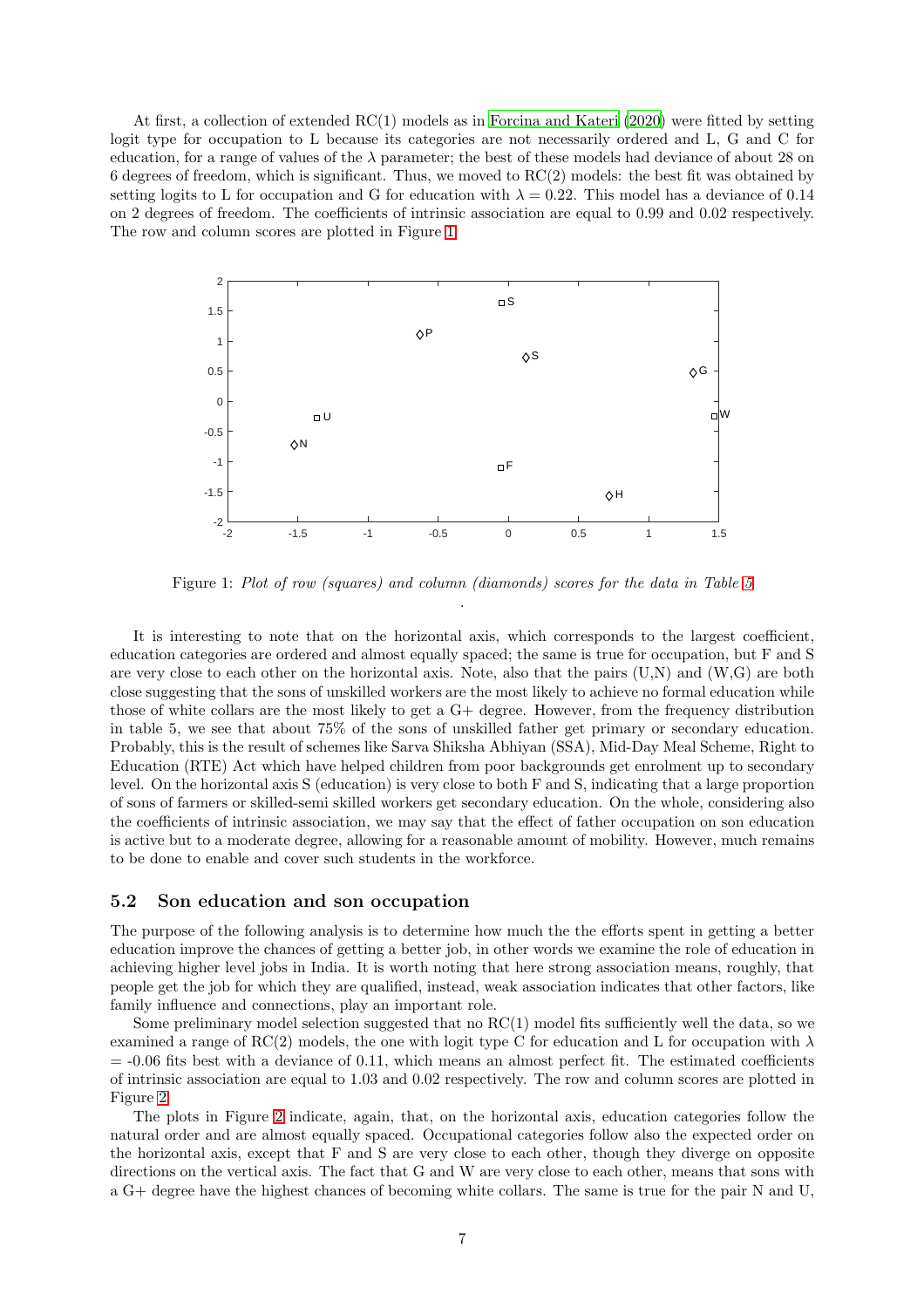<span id="page-7-1"></span>

|               | Son occupation |      |      |      |  |
|---------------|----------------|------|------|------|--|
| Son Education |                | F    | S    | W    |  |
| N             | 655            | 579  | 572  | 98   |  |
| Ρ             | 1544           | 1461 | 1933 | 360  |  |
| S             | 2134           | 3996 | 4739 | 1312 |  |
| H             | 363            | 1466 | 1749 | 1091 |  |
| G             | 100            | 778  | 1057 | 1784 |  |

Table 6: Joint distribution of households by son education and son occupation



<span id="page-7-0"></span>Figure 2: Plot of row (squares) and column (diamonds) scores for the data in Table [6](#page-7-1) .

but only on the horizontal axis: the most likely occupation for sons with N (education) is U, but they have non negligible chances of ending up into F or S. On the horizontal axis, S (education) is between F and S (occupations), meaning that sons with secondary degree are most likely to become farmers or skilled workers. On the whole, the strength of association is only a little stronger than in the previous table, meaning that education is not the only factor that determines the kind of occupation that a person can acquire.

#### 5.3 Father occupation and son occupation

The purpose of the following analysis is to examine the shape and strength of association between father occupation and son occupation. This is important to answer the following question: the effect of father's occupation on son's occupation is only indirect, that is induced by the fact that fathers with a better occupation can afford to invest more to provide a better education to their sons who, because of their education, can get a better job, or there is also a direct effect, in the sense that the sons of fathers with a better occupation, because of family ties, can get a similar occupation even if not adequately qualified. For these data all  $RC(1)$  models fit badly irrespective of the logit types while the  $RC(2)$  fits

Table 7: Joint distribution of households by son education and son occupation

<span id="page-7-2"></span>

|                   | Son occupation    |      |      |      |  |  |
|-------------------|-------------------|------|------|------|--|--|
| Father occupation | W<br>н,<br>$\Box$ |      |      |      |  |  |
| Ш                 | 2644              | 192  | 898  | 130  |  |  |
| F                 | 988               | 6861 | 1917 | 1062 |  |  |
| S                 | 845               | 730  | 5952 | 778  |  |  |
| W                 | 319               | 497  | 1283 | 2675 |  |  |

very well, so we set both logit types to G and searched for the optimal value of  $\lambda$  which equals -1.21 with a deviance of 0.01 on 1 degree of freedom. The two coefficients of intrinsic association equal to 3.35 and 0.24 respectively, almost three times larger than in the previous two cases above, indicating that,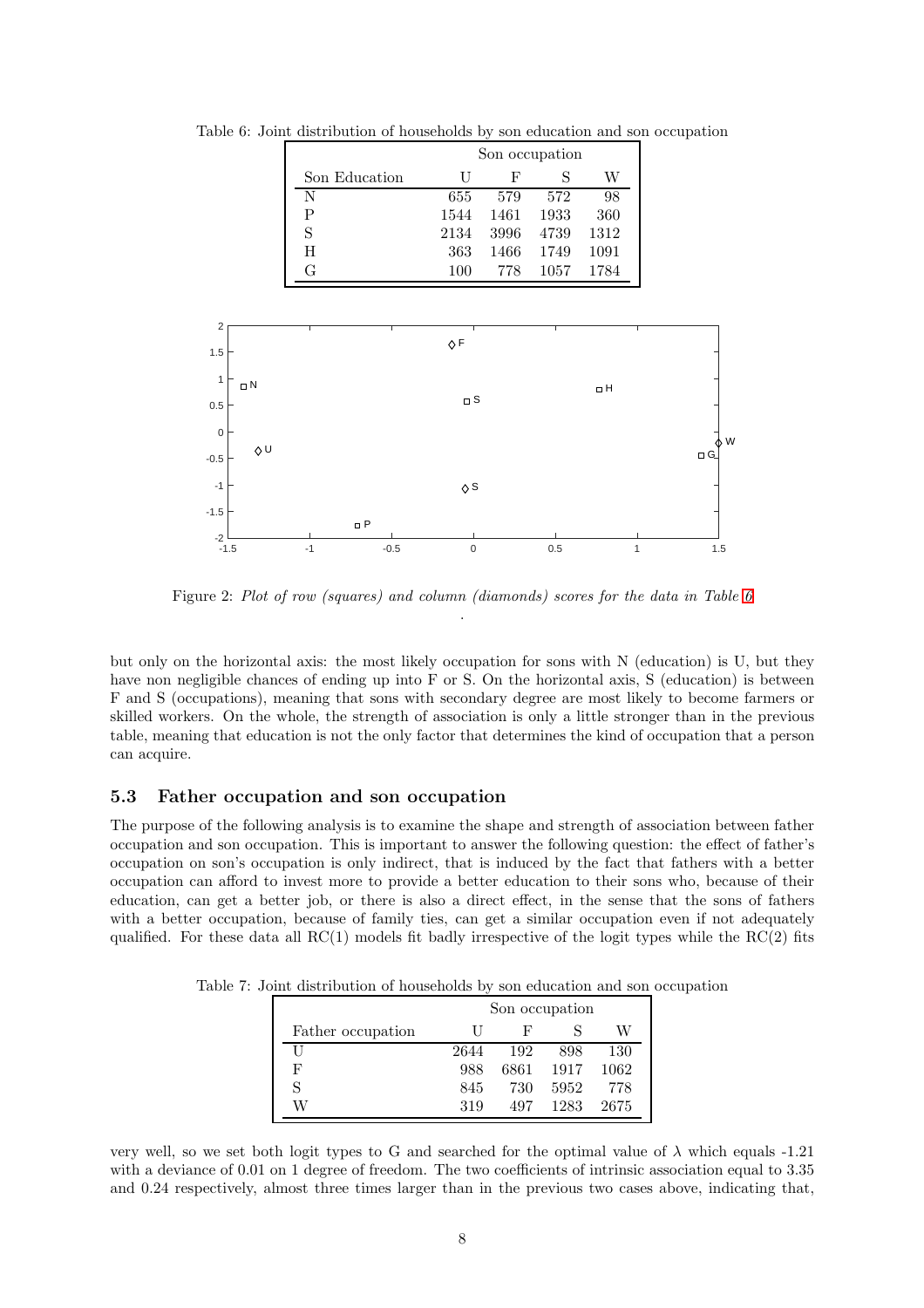probably, family ties must be operating in addition to education.

Both the rows and columns scores follow the natural order on the horizontal axis which is the most important. Note also that each category of father occupation is fairly close to the corresponding category of son occupation, at least on the horizontal axis, which suggests that, to some degree, sons tend to remain in the same occupation of their father; indeed, the largest frequencies are along the main diagonal in Table [7](#page-7-2)



Figure 3: Plot of row (square) and column (diamonds) scores for association between father and son occupations in Table [7](#page-7-2) .

The above analysis shows that the association of father occupation to son occupation is strong. This implies that regardless of a person's education background, a son is more likely to get the same occupation of his father. Thus, it can be concluded that the connection is direct rather than mediated through education. If we try to match the ground reality with our results, then our results match the practical aspect prevailing in India. In India, it is found to a large extent that the father tries to keep his child in his profession. This may be due to less return from education as in [Shrivastava et al. \(2019\)](#page-10-18); [Aggarwal \(2014](#page-9-14)) and hence father's influence in the labour market predominates in deciding his child's profession. This is consistent with the inference that wherever there is less return from education and skills, occupation pathway becomes the primary channel of inter-generational persistence [\(Blanden et al.,](#page-9-15) [2014\)](#page-9-15).

## 6 Conclusion

In this paper we have investigated inter-generation social mobility in India by using the 68th round of NSSO data for 2011-12 year. Our results indicate that the association between father occupation and son educational attainments is moderate, meaning that, probably because of the present policies of the government, together family efforts, the sons coming from a modest background have over 50% chances to reach, at least, secondary education. Unfortunately, the association between son education and son occupation is also moderate, indicating that education is not the main factor that determines occupation and, thus, social position. This finding is confirmed by the fact that the association between father and son occupation is much stronger than those passing through education. This means that there are other factors that determine one's occupation apart from education. Overall, it suggests that the role of social background in deciding one's education is only moderate while the role of the same social background is strong for deciding one's occupation. The strong dependence of occupation on social background suggests that India is still not an open society and especially opportunities for work are not quite distributed.

We believe that there are three important interpretations for the above paradigms of social mobility in India. First, India's social structure evolved from a rigid caste structure but still there exist restrictions in society especially at the lower level, which do not allow certain groups to grow and take advantage of development. Second, the limited role of education in determining one's occupation also exists due to unsatisfactory quality of education in the country. This is proved by the fact that, despite several initiatives taken by the government at the lower level of education, only 9 out of 28 states have shown improvement in the School Education Quality Index (SEQI, 2019), while for 9 states it has gone down and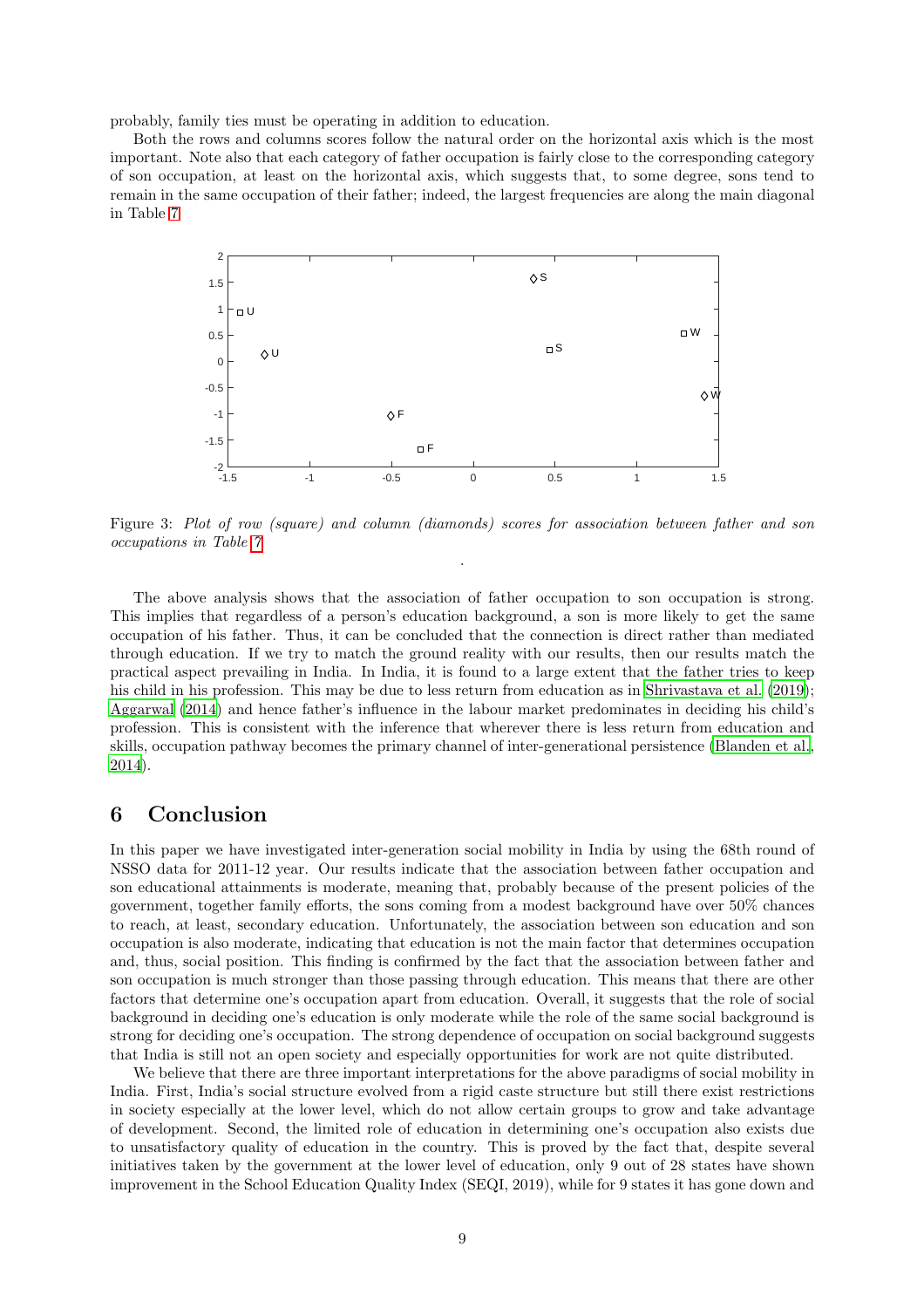the rest show no change as per National Institution for Transforming India (NITI Ayog). Further, if we look at India's position in advanced education, its score is 56.42 which is one of India's lowest component scores in the Social Progress Index (SPI 2020). At the same time, if we look at the component score for the quality of education of Scandinavian countries, it is quite higher than many countries in the world. Overall, their ranking in the Global Social Mobility Index 2020 and SPI 2020 is quite high and the rate of inequality is also very low in these countries. Thus, it is possible to say that social mobility, which has been seen as an important tool to bring long term equality, has a clear link with fair education and occupational opportunities in the country. Third, other important factors such as health, infrastructure and technology are currently under development in the country, which directly contribute to the above social mobility indicators. Since India's resources are diverse and the requirements of one state may be different from others, a state-level study on social mobility indicators at the national level will help identify the lack of components at the national level and demonstrate the need for immediate improvement at the regional level. We intend to study social mobility indicators at the state level in subsequent work.

### References

<span id="page-9-14"></span>Aggarwal V (2014) National employability report. Tech. rep., Aspiring Minds

- <span id="page-9-4"></span>Aiyar S, Ebeke C (2020) Inequality of opportunity, inequality of income and economic growth. World Development 136:105115
- <span id="page-9-10"></span>Altham PM, Ferrie JP (2007) Comparing contingency tables tools for analyzing data from two groups cross-classified by two characteristics. Historical Methods: A Journal of Quantitative and Interdisciplinary History 40(1):3–16
- <span id="page-9-8"></span>Azam M, Bhatt V (2015) Like father, like son? intergenerational educational mobility in india. Demography 52(6):1929–1959
- <span id="page-9-12"></span>Bartolucci F, Forcina A (2002) Extended rc association models allowing for order restrictions and marginal modeling. Journal of the American Statistical Association 97(460):1192–1199
- <span id="page-9-6"></span>Becker GS, Tomes N (1979) An equilibrium theory of the distribution of income and intergenerational mobility. Journal of political Economy 87(6):1153–1189
- <span id="page-9-15"></span>Blanden J, Haveman R, Smeeding T, Wilson K (2014) Intergenerational mobility in the united states and great britain: A comparative study of parent–child pathways. Review of Income and Wealth 60(3):425–449
- <span id="page-9-9"></span>Carnevale AP, Cheah B, Rose SJ (2011) The college pay off. Tech. rep., Georgetown University Center on Education and the Workforce
- <span id="page-9-3"></span>Chancel L, Piketty T (2019) Indian income inequality, 1922-2015: From british raj to billionaire raj? Review of Income and Wealth 65:S33–S62
- <span id="page-9-1"></span>Corak M (2013) Income inequality, equality of opportunity, and intergenerational mobility. Journal of Economic Perspectives 27(3):79–102
- <span id="page-9-0"></span>Corak M (2020) Intergenerational mobility: What do we care about? what should we care about? Australian Economic Review 53(2):230–240
- <span id="page-9-2"></span>Deshpande MS (2010) History of the indian caste system and its impact on india today. Tech. rep.
- <span id="page-9-11"></span>Douglas R, Fienberg SE, Lee MLT, Sampson AR, Whitaker LR (1990) Positive dependence concepts for ordinal contingency tables. Lecture Notes-Monograph Series pp 189–202
- <span id="page-9-5"></span>Erikson R, Goldthorpe JH (2002) Intergenerational inequality: A sociological perspective. Journal of Economic Perspectives 16(3):31–44
- <span id="page-9-7"></span>Fishkin J (2012) The how of unequal opportunity. Philosophical Topics 40(1):27–44
- <span id="page-9-13"></span>Forcina A, Kateri M (2020) An extended class of rc associaiton models: estimation and main properties. ArXiV<Http://arxiv.org/abs/1910.13848>